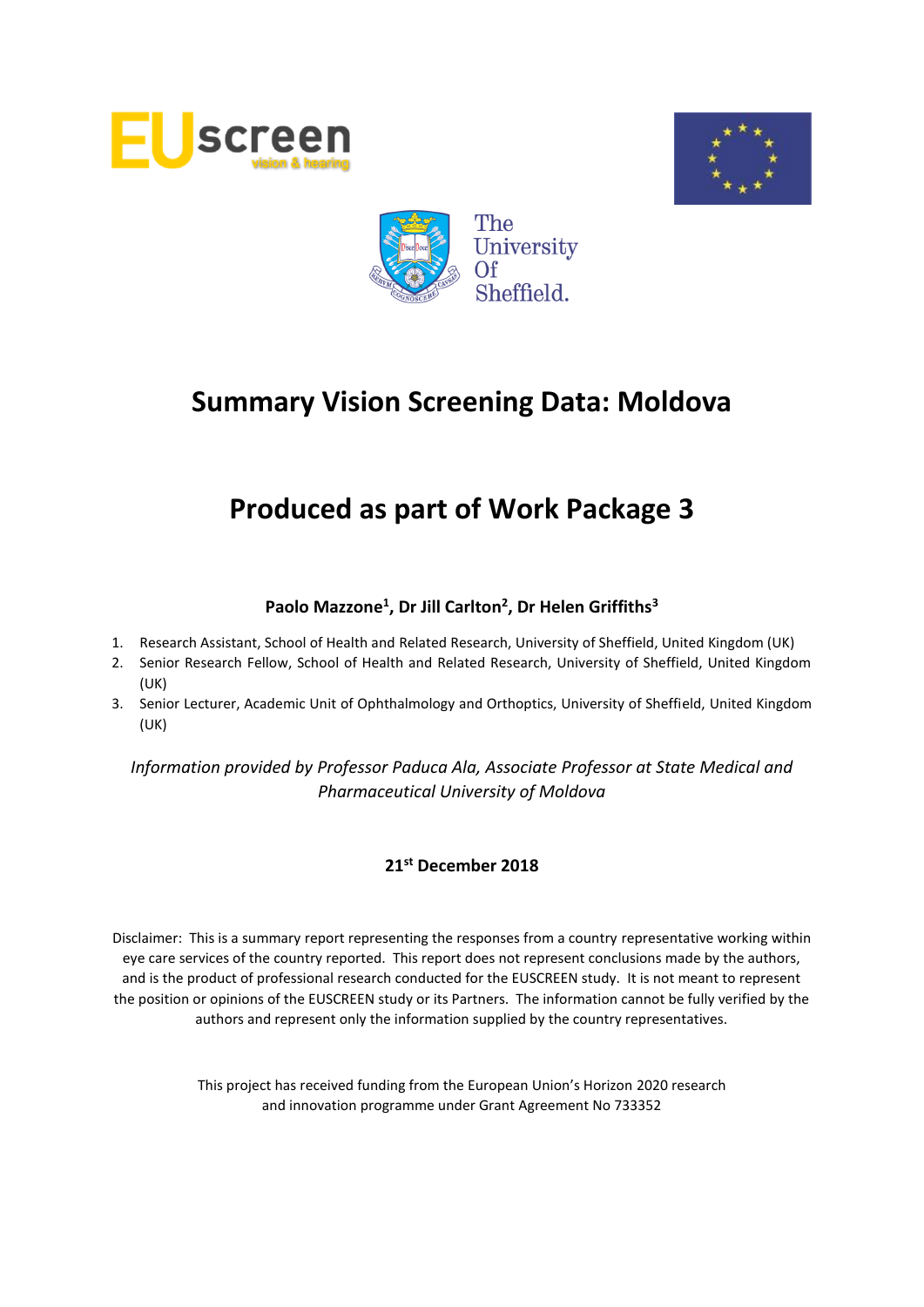EUscreen



Summary Vision Screening Data: Moldova

### **Contents**

| 1                                    | <b>Glossary of Terms: Vision Screening</b>  |                                           |              |  |  |  |
|--------------------------------------|---------------------------------------------|-------------------------------------------|--------------|--|--|--|
| 2                                    | Abbreviations                               |                                           |              |  |  |  |
| 3                                    |                                             | Population and Healthcare Overview        | $\mathbf{1}$ |  |  |  |
| 4                                    | Vision Screening Commissioning and Guidance |                                           |              |  |  |  |
| 5                                    | Screening programme                         |                                           |              |  |  |  |
|                                      | 5.1                                         | Vision screening - Preterm babies         | 4            |  |  |  |
|                                      | 5.2                                         | Vision screening - Birth to 3 months      | 4            |  |  |  |
|                                      | 5.3                                         | Vision screening - 3 months to 36 months  | 4            |  |  |  |
|                                      | 5.4                                         | Vision screening - 36 months to 7 years   | 5            |  |  |  |
| 6                                    |                                             | <b>Automated Screening</b>                | 9            |  |  |  |
| 7<br>Provision for Visually Impaired |                                             |                                           |              |  |  |  |
| 8                                    |                                             | Knowledge of existing screening programme | 11           |  |  |  |
|                                      | 8.1                                         | Prevalence/Diagnosis                      | 11           |  |  |  |
|                                      | 8.2                                         | Coverage                                  | 11           |  |  |  |
|                                      | 8.3                                         | Screening evaluation                      | 11           |  |  |  |
|                                      | 8.4                                         | <b>Treatment success</b>                  | 11           |  |  |  |
| 9                                    |                                             | Costs of vision screening in children     | 12           |  |  |  |
|                                      | 9.1                                         | Cost of vision screening                  | 12           |  |  |  |
|                                      | 9.2                                         | Cost of treatment for amblyopia           | 12           |  |  |  |
|                                      | 9.3                                         | Cost of Treatment for strabismus          | 12           |  |  |  |
|                                      | 9.4                                         | Cost of treatment for cataract            | 12           |  |  |  |
| 10                                   | References<br>13                            |                                           |              |  |  |  |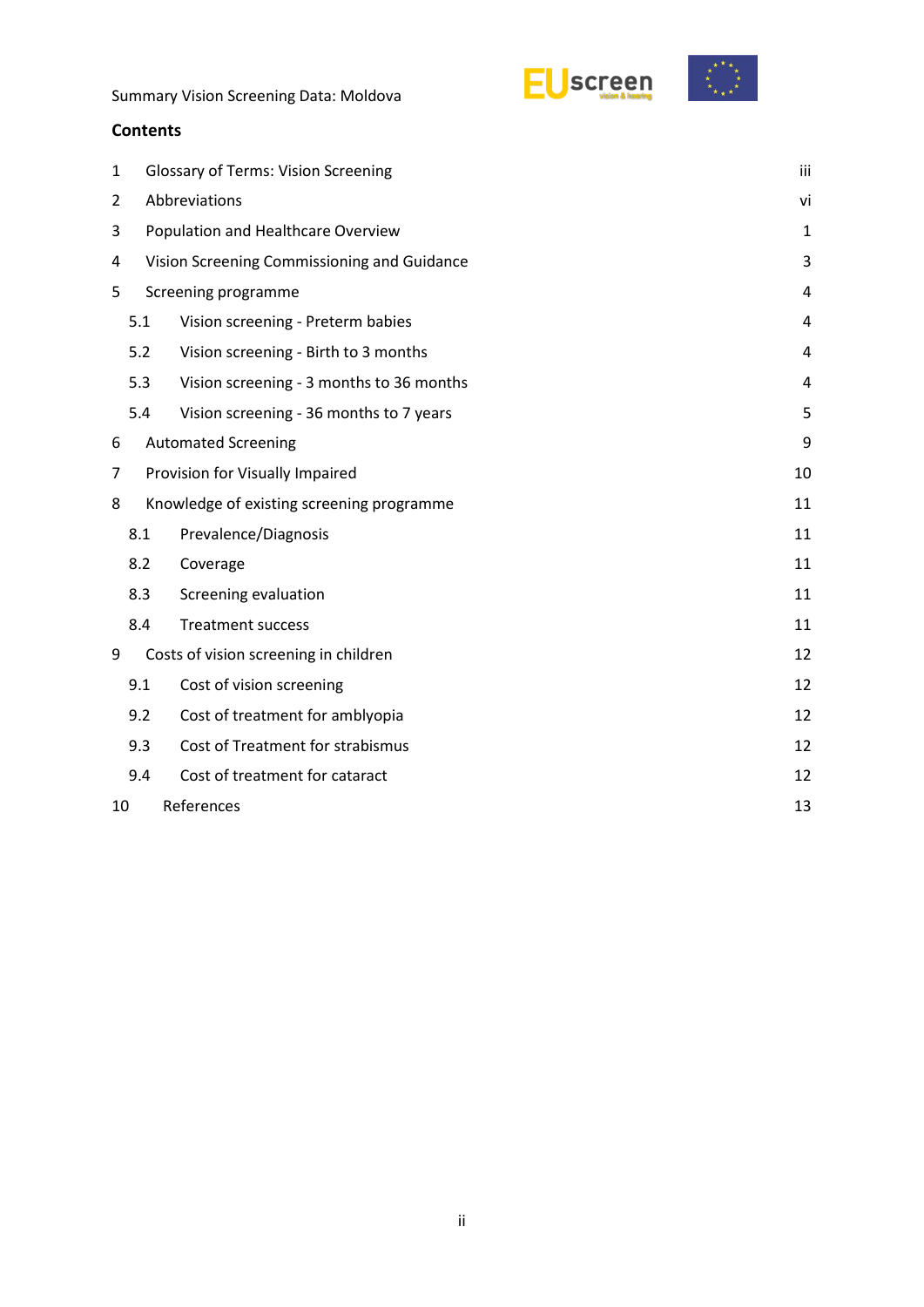



# <span id="page-2-0"></span>**1 Glossary of Terms: Vision Screening**

| <b>Abnormal test result</b> | A test result where a normal "pass" response could not be                                                                                                                                                  |  |  |  |  |  |  |  |
|-----------------------------|------------------------------------------------------------------------------------------------------------------------------------------------------------------------------------------------------------|--|--|--|--|--|--|--|
|                             | detected under good conditions. The result on screening                                                                                                                                                    |  |  |  |  |  |  |  |
|                             | equipment may indicate "no response," "fail," or "refer."                                                                                                                                                  |  |  |  |  |  |  |  |
| <b>Attendance rate</b>      | The proportion of all those invited for screening that are tested<br>and receive a result:                                                                                                                 |  |  |  |  |  |  |  |
|                             | Invited for screening includes all those that are offered<br>the screening test.                                                                                                                           |  |  |  |  |  |  |  |
|                             | Tested and receive a result could be a "pass" or "referral<br>to diagnostic assessment".                                                                                                                   |  |  |  |  |  |  |  |
|                             | Attendance rate provides information on the willingness of<br>families to participate in screening.                                                                                                        |  |  |  |  |  |  |  |
| <b>Compliance with</b>      | The percentage of those who are referred from screening to a                                                                                                                                               |  |  |  |  |  |  |  |
| referral (percentage)       | diagnostic assessment that actually attend the diagnostic<br>assessment.                                                                                                                                   |  |  |  |  |  |  |  |
|                             | Percentage of compliance provides information on the                                                                                                                                                       |  |  |  |  |  |  |  |
|                             | willingness of families to attend the diagnostic assessment after                                                                                                                                          |  |  |  |  |  |  |  |
|                             | referral from screening.                                                                                                                                                                                   |  |  |  |  |  |  |  |
|                             |                                                                                                                                                                                                            |  |  |  |  |  |  |  |
| Coverage                    | The proportion of those eligible for screening that are tested and<br>receive a result:                                                                                                                    |  |  |  |  |  |  |  |
|                             | Eligible for screening includes those within the population<br>that are covered under the screening or health care<br>programme.                                                                           |  |  |  |  |  |  |  |
|                             | Tested and receive a result could be a "pass" or "refer to<br>diagnostic assessment".                                                                                                                      |  |  |  |  |  |  |  |
|                             | Factors such as being offered screening, willingness to<br>participate, missed screening, ability to complete the screen, and<br>ability to document the screening results will influence the<br>coverage. |  |  |  |  |  |  |  |
| <b>False negatives</b>      | The percentage of children with a visual deficit (defined by the<br>target condition) that receive a result of "pass" during screening.                                                                    |  |  |  |  |  |  |  |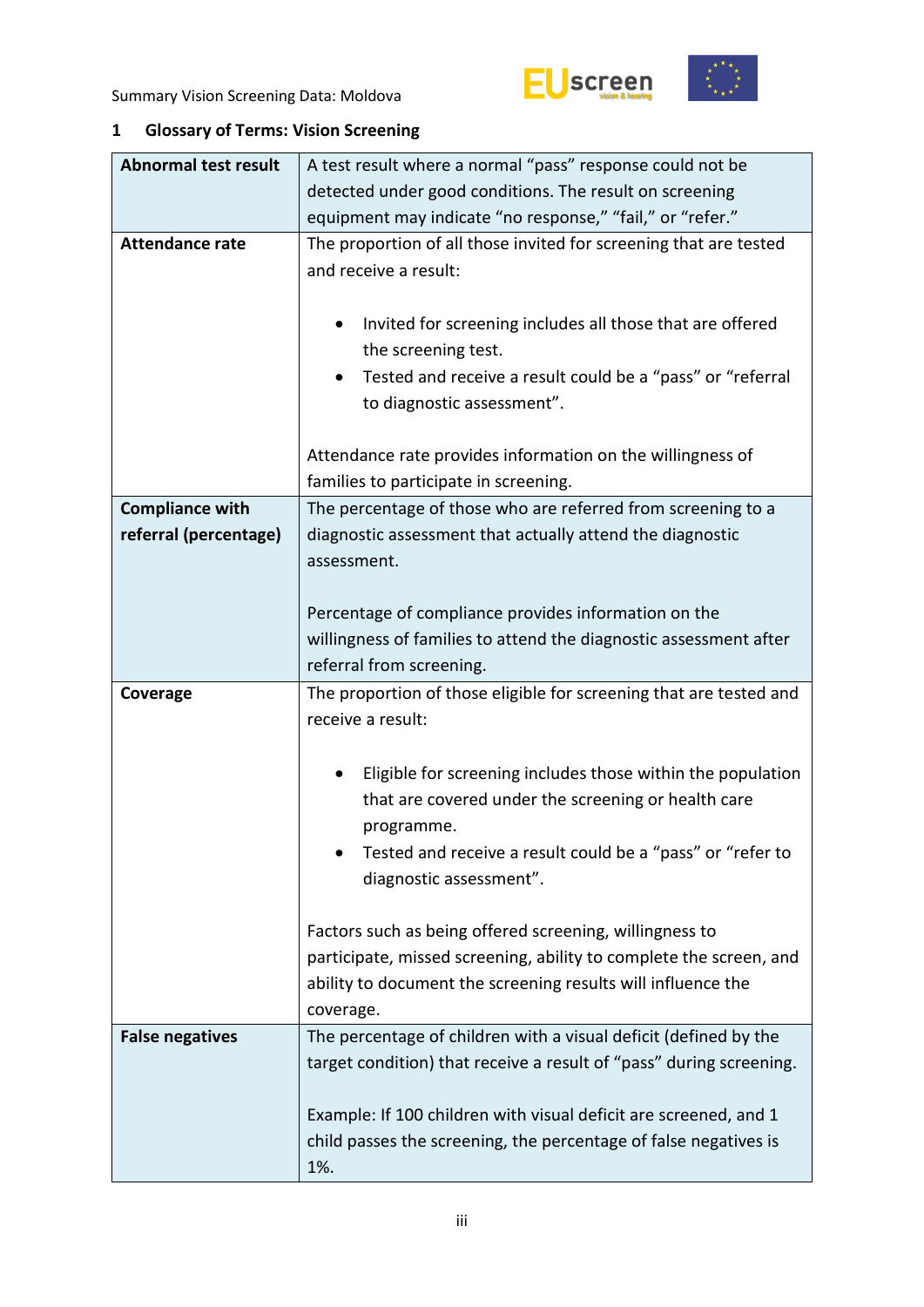



| <b>False positives</b>       | The percentage of children with normal vision that are referred                                                      |  |  |  |  |  |
|------------------------------|----------------------------------------------------------------------------------------------------------------------|--|--|--|--|--|
|                              | from screening to a diagnostic assessment.                                                                           |  |  |  |  |  |
| <b>Guidelines</b>            | Recommendations or instructions provided by an authoritative                                                         |  |  |  |  |  |
|                              | body on the practice of screening in the country or region.                                                          |  |  |  |  |  |
| <b>Vision screening</b>      | A person qualified to perform vision screening, according to the                                                     |  |  |  |  |  |
| professional                 | practice in the country or region.                                                                                   |  |  |  |  |  |
| <b>Inconclusive test</b>     | A test result where a normal "pass" response could not be                                                            |  |  |  |  |  |
| result                       | detected due to poor test conditions or poor cooperation of the                                                      |  |  |  |  |  |
|                              | child.                                                                                                               |  |  |  |  |  |
| <b>Invited for screening</b> | Infants/children and their families who are offered screening.                                                       |  |  |  |  |  |
| <b>Outcome of vision</b>     | An indication of the effectiveness or performance of screening,                                                      |  |  |  |  |  |
| screening                    | such as a measurement of coverage rate, referral rate, number of                                                     |  |  |  |  |  |
|                              | children detected, etc.                                                                                              |  |  |  |  |  |
| Untreated amblyopia          | Those children who have not received treatment for amblyopia                                                         |  |  |  |  |  |
|                              | due to missed screening or missed follow-up appointment.                                                             |  |  |  |  |  |
| Persistent amblyopia         | Amblyopia that is missed by screening, or present after the child                                                    |  |  |  |  |  |
|                              | has received treatment.                                                                                              |  |  |  |  |  |
| <b>Positive predictive</b>   | The percentage of children referred from screening who have a                                                        |  |  |  |  |  |
| value                        | confirmed vision loss.                                                                                               |  |  |  |  |  |
|                              |                                                                                                                      |  |  |  |  |  |
|                              | For example, if 100 babies are referred from screening for                                                           |  |  |  |  |  |
|                              | diagnostic assessment and 10 have normal vision and 90 have a                                                        |  |  |  |  |  |
|                              | confirmed visual defect, the positive predictive value would be                                                      |  |  |  |  |  |
|                              | 90%.                                                                                                                 |  |  |  |  |  |
| <b>Prevalence</b>            | The percentage or number of individuals with a specific disease                                                      |  |  |  |  |  |
|                              | or condition. Prevalence can either be expressed as a percentage                                                     |  |  |  |  |  |
|                              | or as a number out of 1000 individuals within the same                                                               |  |  |  |  |  |
|                              | demographic.                                                                                                         |  |  |  |  |  |
| Programme                    | An organised system for screening, which could be based                                                              |  |  |  |  |  |
|                              | nationally, regionally or locally.                                                                                   |  |  |  |  |  |
| Protocol                     | Documented procedure or sequence for screening, which could                                                          |  |  |  |  |  |
|                              | include which tests are performed, when tests are performed,<br>procedures for passing and referring, and so forth.  |  |  |  |  |  |
|                              |                                                                                                                      |  |  |  |  |  |
| <b>Quality assurance</b>     | A method for checking and ensuring that screening is functioning                                                     |  |  |  |  |  |
| Referral criteria            | adequately and meeting set goals and benchmarks.                                                                     |  |  |  |  |  |
|                              | A pre-determined cut-off boundary for when a child should be                                                         |  |  |  |  |  |
|                              | re-tested or seen for a diagnostic assessment.<br>All infants that are considered to be at-risk or have risk-factors |  |  |  |  |  |
| <b>Risk babies / Babies</b>  |                                                                                                                      |  |  |  |  |  |
| at-risk                      | for vision defects/ophthalmic pathology according to the                                                             |  |  |  |  |  |
|                              | screening programme.                                                                                                 |  |  |  |  |  |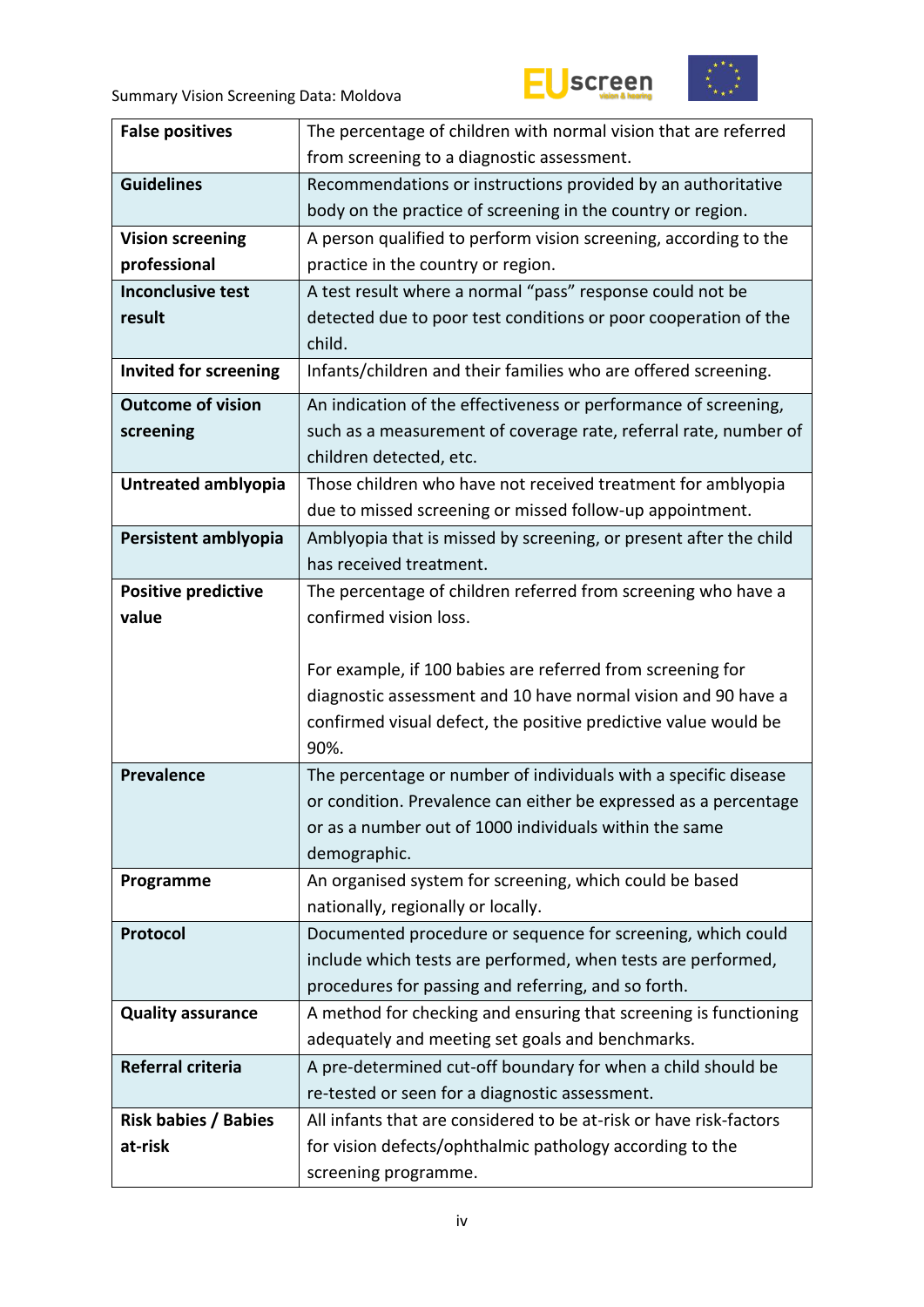



|                         | Two common risk factors are admission to the neonatal-intensive    |
|-------------------------|--------------------------------------------------------------------|
|                         | care unit (NICU) or born prematurely. However, other risk factors  |
|                         | for visual defects may also be indicated in the screening          |
|                         | programme.                                                         |
| <b>Sensitivity</b>      | The percentage of children with visual defects that are identified |
|                         | via the screening programme.                                       |
|                         |                                                                    |
|                         | For example, if 100 babies with visual defects are tested, and 98  |
|                         | of these babies are referred for diagnostic assessment and 2 pass  |
|                         | the screening, the sensitivity is 98%.                             |
| <b>Specificity</b>      | The percentage of children with normal vision that pass the        |
|                         | screening.                                                         |
|                         |                                                                    |
|                         | For example, if 100 babies with normal vision are tested, and 10   |
|                         | of these babies are referred for diagnostic assessment and 90      |
|                         | pass the screening, the specificity is 90%.                        |
| <b>Target condition</b> | The visual defect you are aiming to detect via the screening       |
|                         | programme.                                                         |
| Well, healthy babies    | Infants who are not admitted into the NICU or born prematurely     |
|                         | (born after a gestation period of less than 37 weeks).             |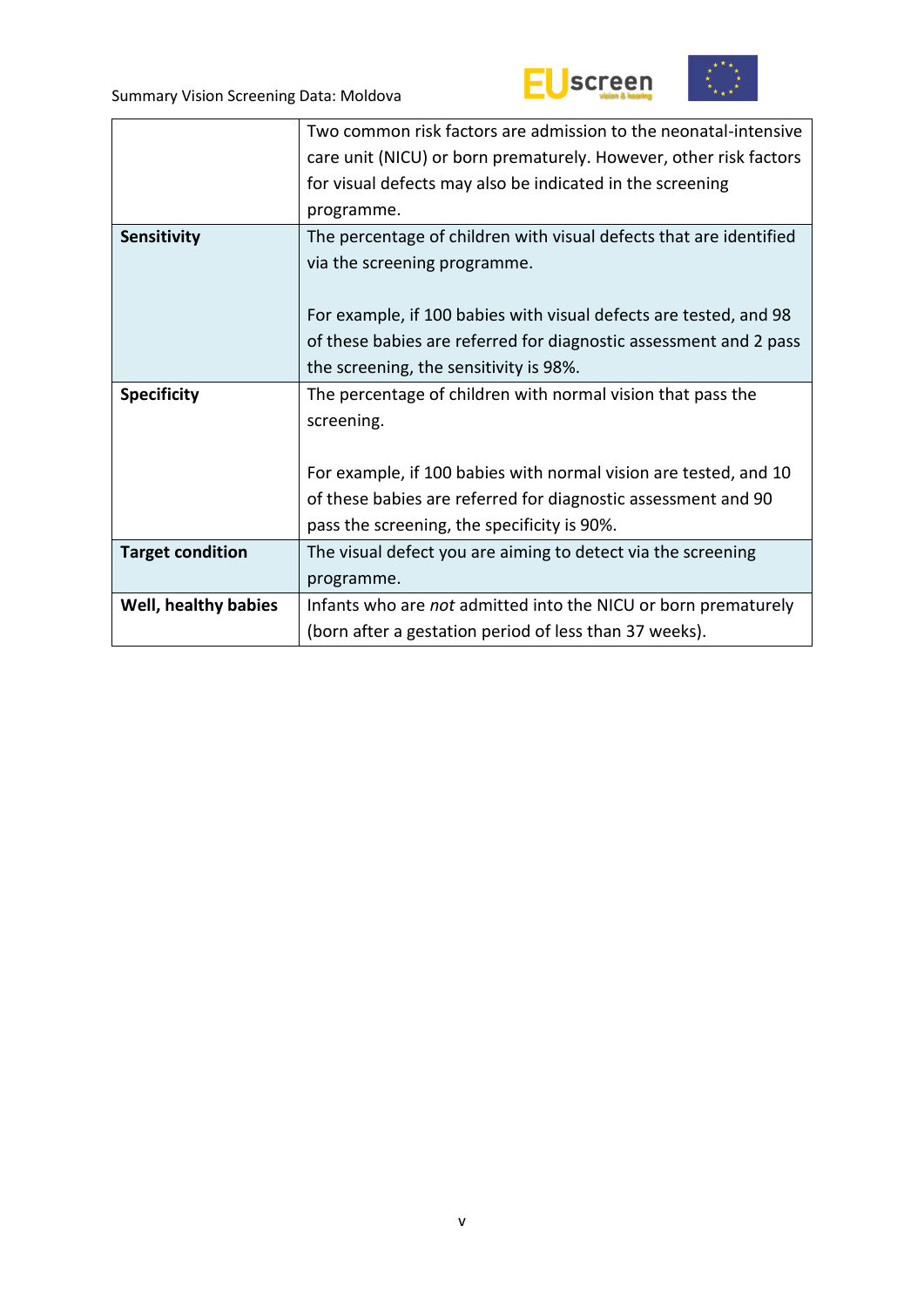



- <span id="page-5-0"></span>**2 Abbreviations**
- **ACT** Alternating Cover Test
- **AS** Automated Screening
- **BT** Bagolini Test
- **CT** Cover Test
- **CV** Colour Vision
- **EI** Eye Inspection
- **EM** Eye Motility
- **Fix** Fixation
- **GDP** Gross Domestic Product
- **GP** General Practitioner
- **Hir** Hirschberg test
- **NICU** Neonatal-intensive care unit
- **PCT** Prism Cover Test
- **PM** Pursuit Movements
- **PPP** Purchasing Power Parity
- **PR** Pupillary Reflexes
- **RE** Retinal Examination
- **Ret** Retinoscopy
- **ROP** Retinopathy of Prematurity
- **RR** Red Reflex Testing
- **VA** Visual Acuity
- **WHO** World Health Organisation
- **WT** Worth Test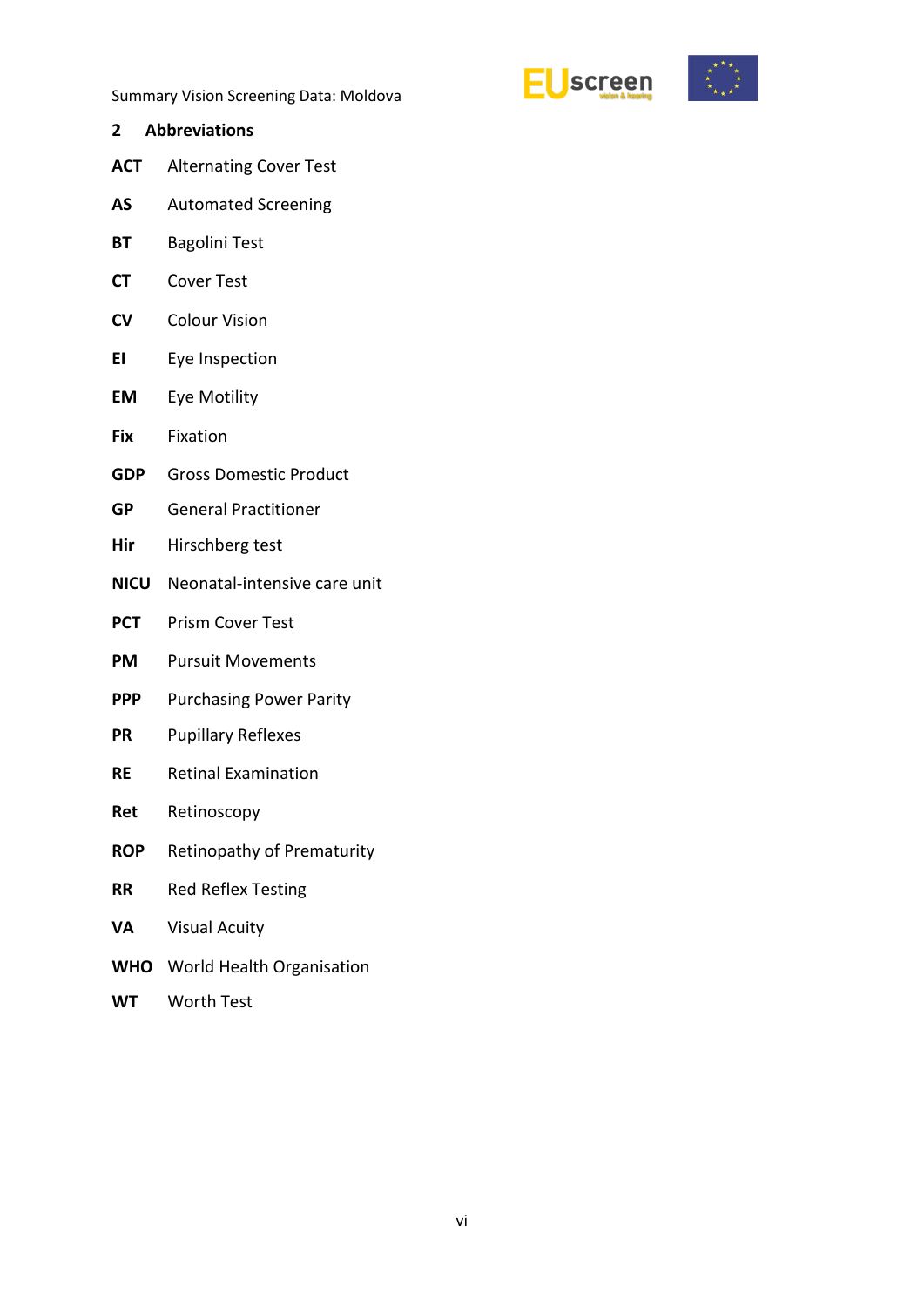



### <span id="page-6-0"></span>**3 Population and Healthcare Overview**

The population of Moldova is 3,549,750 (World Bank, 2018a) and the birth rate is estimated at 10.3 births/1,000 population in 2016 (World Bank, 2018b). The change in population and birth rate from 1960 to 2017 is shown in Figure 1, graphs A and B respectively.

Moldova has a reported population density of 124 people per square kilometre in 2017 and this has risen from 91 people per square kilometre in 1961 (World Bank, 2018c). In terms of healthcare facilities, the total density of hospitals in 2013 was 2.12 per 100,000 population (WHO, 2016a). Infant mortality in 2017 is estimated at 13.3 deaths/1,000 live births in total (World Bank, 2018d).

The average life expectancy in Moldova is estimated at 71.6 years(World Bank, 2018e), with a death rate of 11.48 deaths/1,000 population in 2016 (World Bank, 2018f). Moldova has a gross national income per capita (PPP int. \$, 2013) of \$5,000 (WHO, 2016b). The estimated total expenditure on health per capita in 2014 was \$514 (Intl \$) and the total expenditure on health in 2014 as percentage of GDP was 10.3% (WHO, 2016b).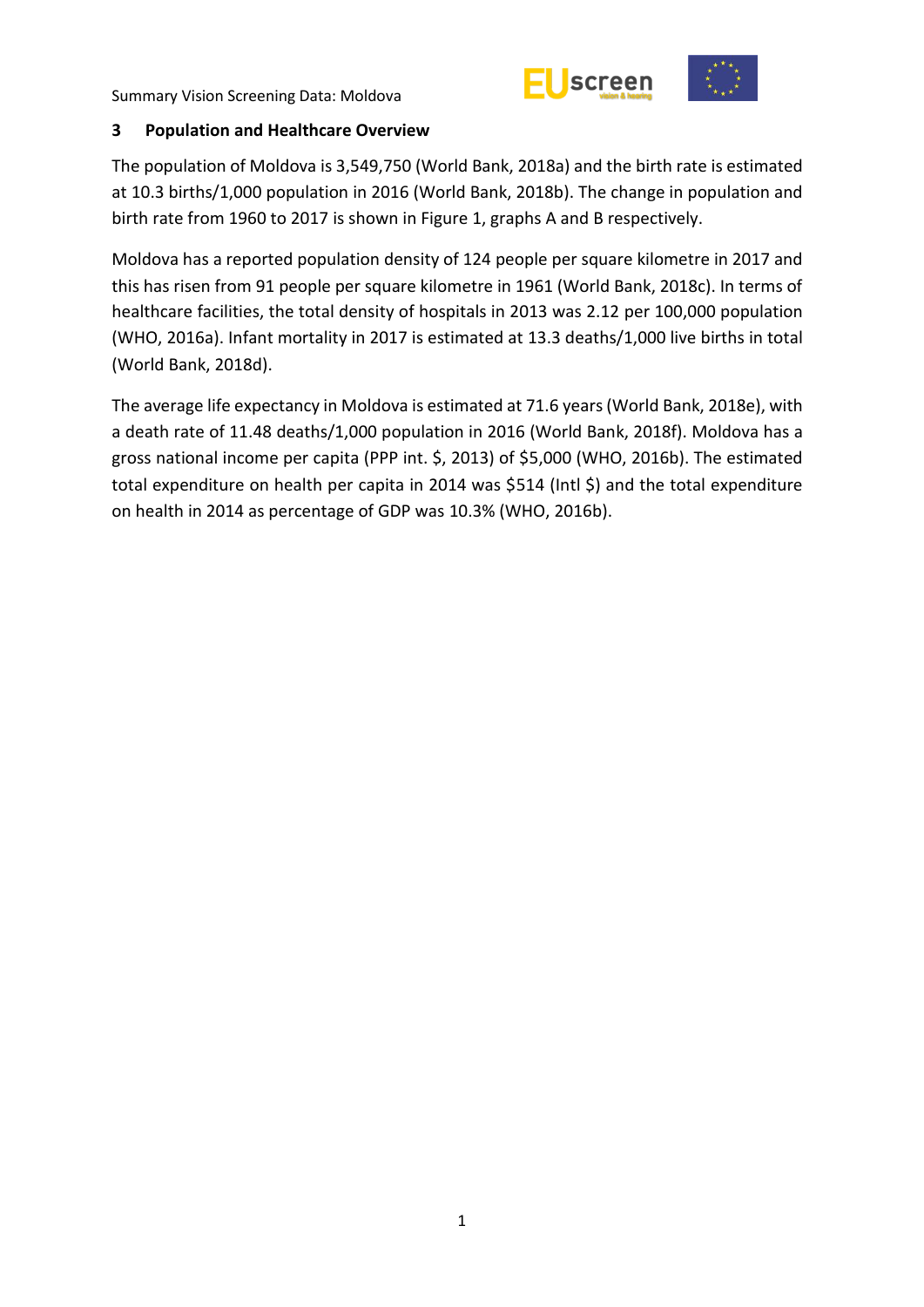





*Source: Information sourced from World Bank (2018)*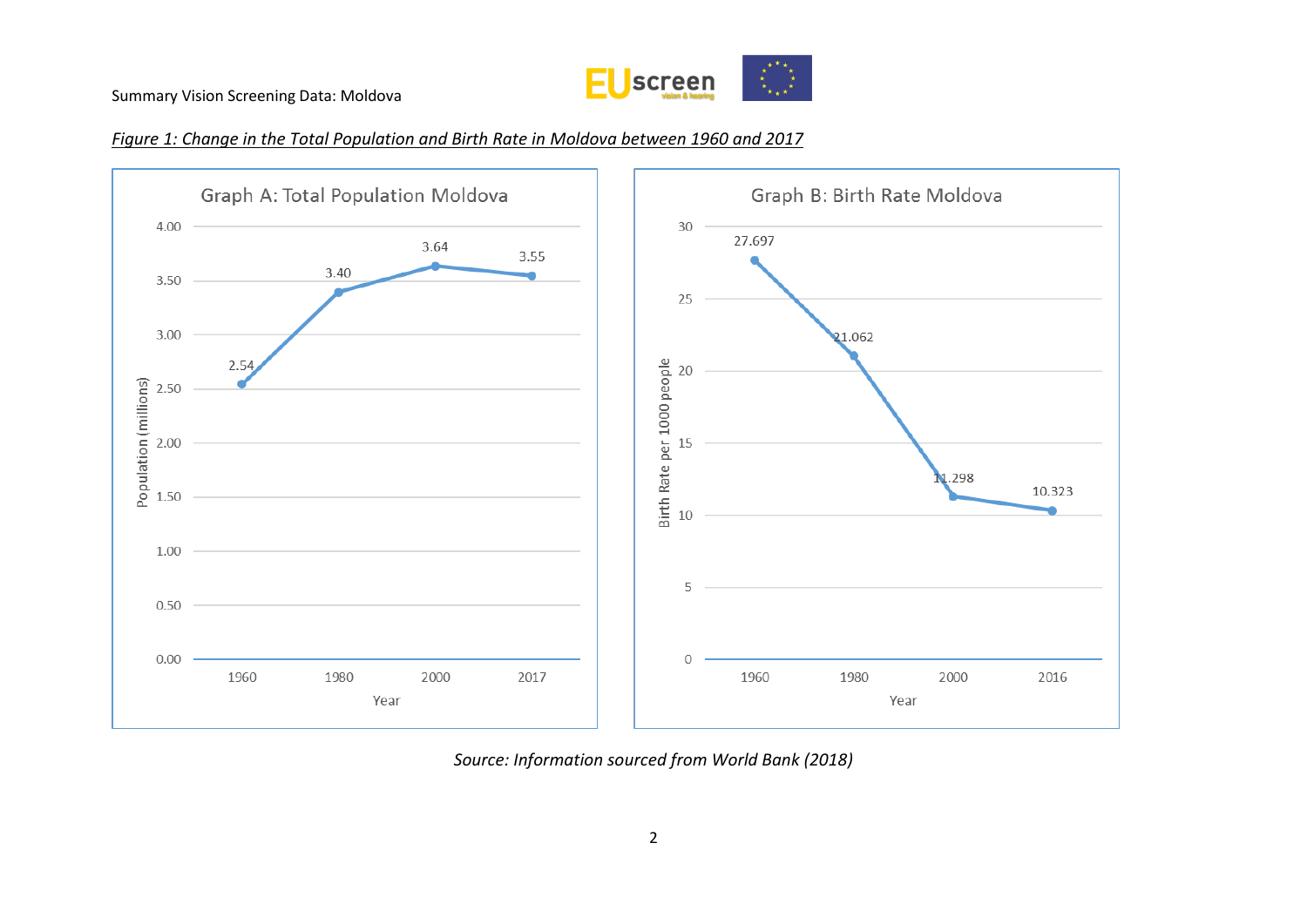



### <span id="page-8-0"></span>**4 Vision Screening Commissioning and Guidance**

Vision screening is organised nationally, there are no regional differences. It is funded by the state and is embedded into a general preventative child healthcare screening system. There is no specific standardised vision screening programme, but there is a national protocol on paediatric strabismus, paediatric cataract and paediatric eye trauma. The content of this protocol is decided upon by the Ministry of Health. There are no guidelines concerning vision screening and no methods for quality monitoring imposed by the government. Any information is collected voluntarily by the ophthalmologist and/or general practitioner (GP) and sent to the statistical centre; therefore very little data is collected. There has been no research conducted regarding vision screening in Moldova.

Vision screening is conducted by ophthalmologists, of which there are 214 in the entire country. Nurses and optometrists have been identified as general healthcare professionals that do not screen, but could do so with additional training. In 2017, the State University of Medicine and Pharmacy of Moldova set-up a 4-year course to train optometrists at Bachelor level. Therefore, it will be three more years until they can be involved in vision screening. Otherwise there is no specific training available to train professionals to perform vision screening.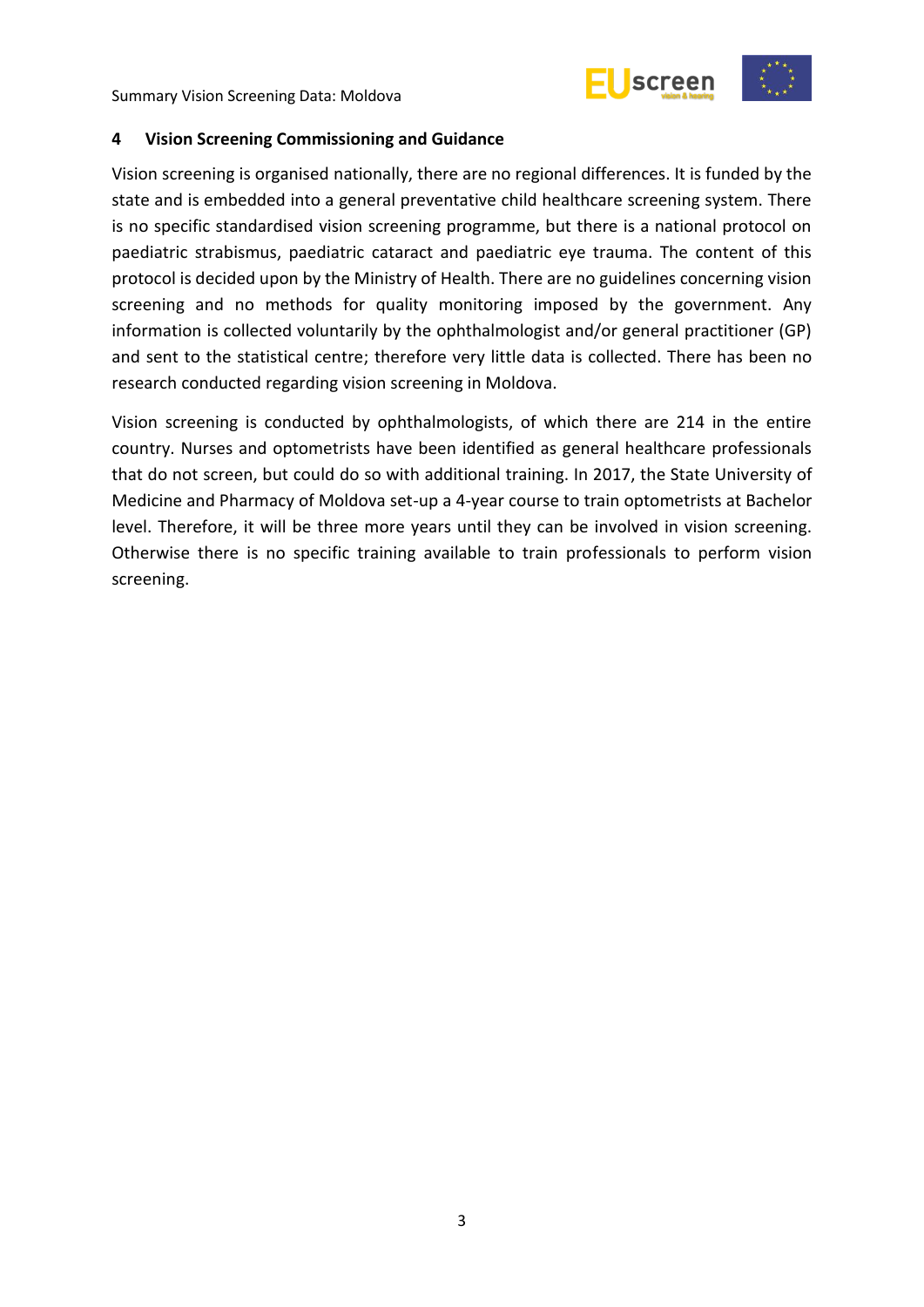



### <span id="page-9-0"></span>**5 Screening programme**

In Moldova, the target conditions screened for by vision screening are retinopathy of prematurity (ROP), congenital eye disorders and refractive error. The health care professionals delivering vision screening, venue for screening and tests used vary depending on the age of the child as shown in Tables 1, 2 and 3 respectively. Specific details of the screening offered within each age group are described more fully in sections 5.1 to 5.4 below.

# <span id="page-9-1"></span>*5.1 Vision screening - Preterm babies*

Preterm babies up to the age of 3 months are screened by an ophthalmologist at the Centre for Mother and Child in the capital city of Chisinau, either within the ophthalmology department or the department for preterm babies. Tests are conducted at 3 to 4 weeks after birth; the tests conducted include eye inspection, fixation, red reflex testing, eye motility, retinal examination, pursuit movements and pupillary reflexes. Referral at this age includes fixation problems, strabismus, white pupil and ROP.

# <span id="page-9-2"></span>*5.2 Vision screening - Birth to 3 months*

Well, healthy babies up to the age of 3 months are screened by an ophthalmologist at a family centre. The tests conducted at this age include eye inspection, red reflex testing and pupillary reflexes. There is no specific sequence or age at which these are conducted, but they are conducted by the age of 3 months. It is not known how many abnormal or inconclusive test results determine referral for further diagnostic examination. Referral at this age includes fixation problems, strabismus and white pupil.

# <span id="page-9-3"></span>*5.3 Vision screening - 3 months to 36 months*

Children aged 3 to 36 months of age are screened by an ophthalmologist, paediatrician, or GP at 3 months of age. Screening is also repeated at 12 months, and between 24 and 36 months. The paediatrician or GP will only look for eye deviation (strabismus) or fixation problems, they do not perform any other tests. If any eye deviation or fixation problem is noted they refer children on to an ophthalmologist. Vision screening takes place in family centres, or parents can opt to take their children to private clinics. The tests conducted include eye inspection, fixation, red reflex testing, eye motility, Hirschberg test, retinal examination, pursuit movements, pupillary reflexes, cover test, alternating cover test, visual acuity measurement, automated screening (private clinics only) and retinoscopy. Referral at this age includes fixation problems, strabismus, white pupil, visual acuity of less than 0.8 decimal (0.1 logMAR, 6/7.5 Snellen). There are no specific rules regarding referral for further diagnostic examination due to an abnormal or inconclusive result, but children are usually referred after one abnormal or inconclusive test result.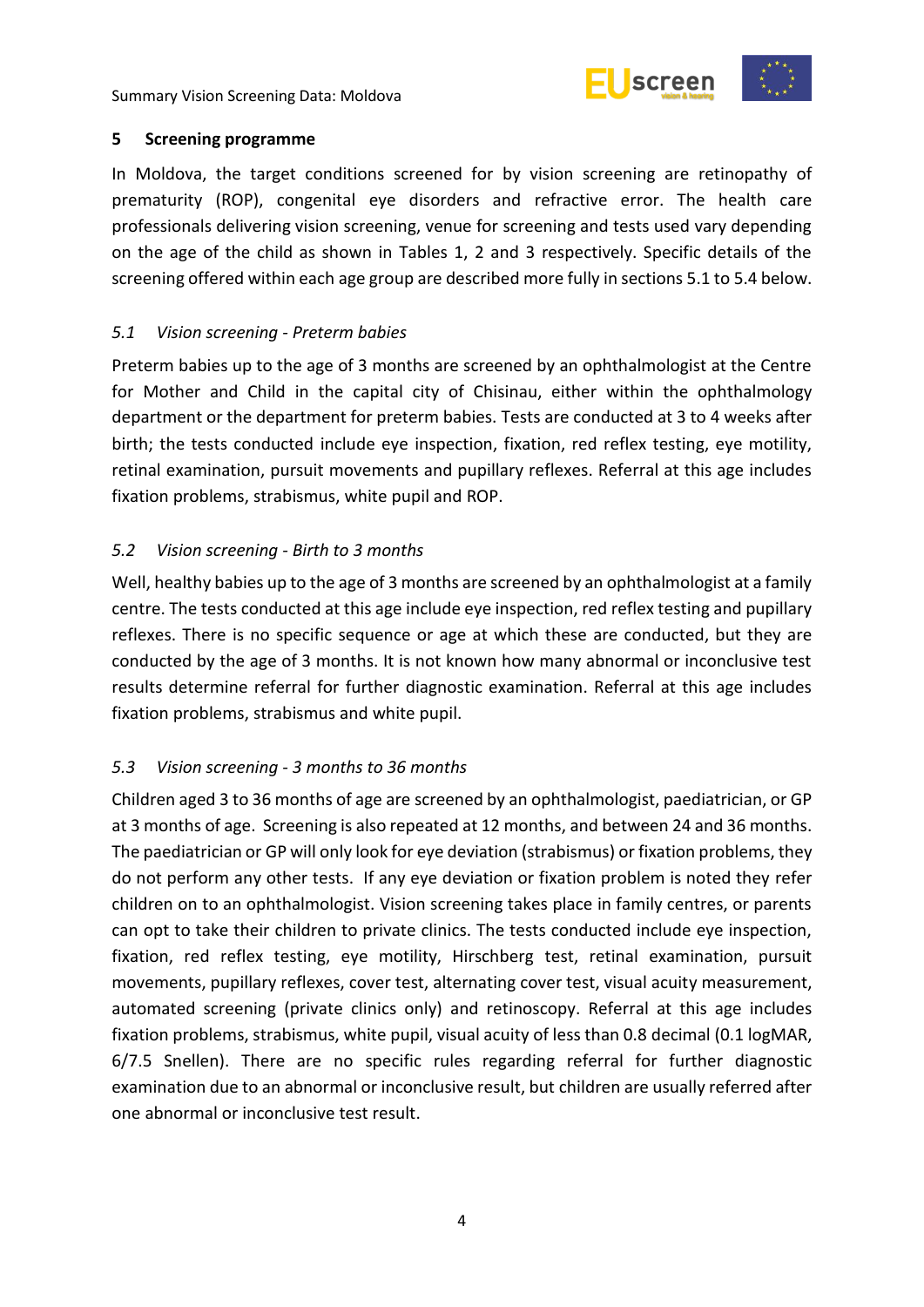



### <span id="page-10-0"></span>*5.4 Vision screening - 36 months to 7 years*

Children aged 36 months up to 7 years are screened twice by an ophthalmologist at a family centre, although parents can opt to take their children to a private clinic. The children are examined at 3 years of age and then at 7 years of age. The tests performed at this age include eye inspection, fixation, red reflex testing, eye motility, Hirschberg test, retinal examination, pursuit movements, pupillary reflexes, cover test, alternating cover test, visual acuity measurement, colour vision (Ishihara or Rabkin), automated screening (private only), retinoscopy. Prism cover test, Bagolini test and Worth's Lights test are only performed in tertiary hospitals or some private clinics.

Referral at this age includes fixation problems, strabismus, white pupil, visual acuity of less than 0.8 decimal (0.1 logMAR, 6/7.5 Snellen). There are no specific rules regarding referral for further diagnostic examination due to an abnormal or inconclusive result, but children are usually referred after one abnormal or one inconclusive test result.

The optotype charts used include Lea symbols, Numbers, Snellen and most commonly Orlova charts (crowded). It is not known if these are logMAR scale, or linear or single optotypes. The charts are not used according to the preferences by the ophthalmologists in the polyclinics, but according to what they have available. Tertiary level hospitals and the private clinics have more choice.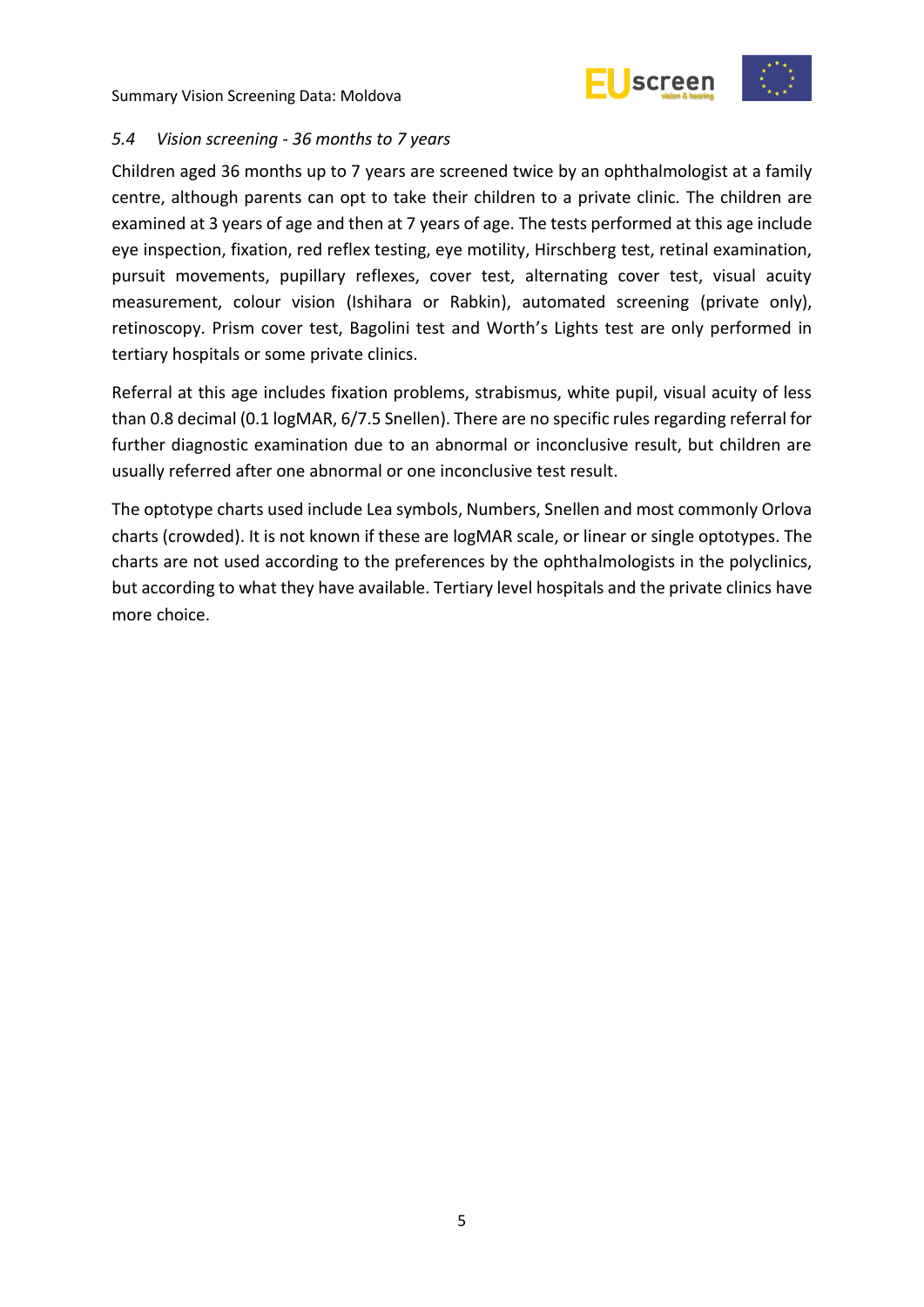

**Table 1:** Healthcare professionals who conduct vision screening in each age group

| Table 1        | Paediatrician                                               | <b>GP</b>                                                   | Ophthalmologist |
|----------------|-------------------------------------------------------------|-------------------------------------------------------------|-----------------|
| Preterm babies | $\pmb{\times}$                                              | $\pmb{\times}$                                              | ✓               |
| 0 to 3 months  | $\pmb{\times}$                                              | $\pmb{\times}$                                              | ✓               |
| 3 to 36 months | $\checkmark$<br>Eye deviation and fixation<br>problems only | $\checkmark$<br>Eye deviation and fixation<br>problems only | ✓               |
| 3 to 7 years   | $\pmb{\times}$                                              | $\pmb{\times}$                                              | ✓               |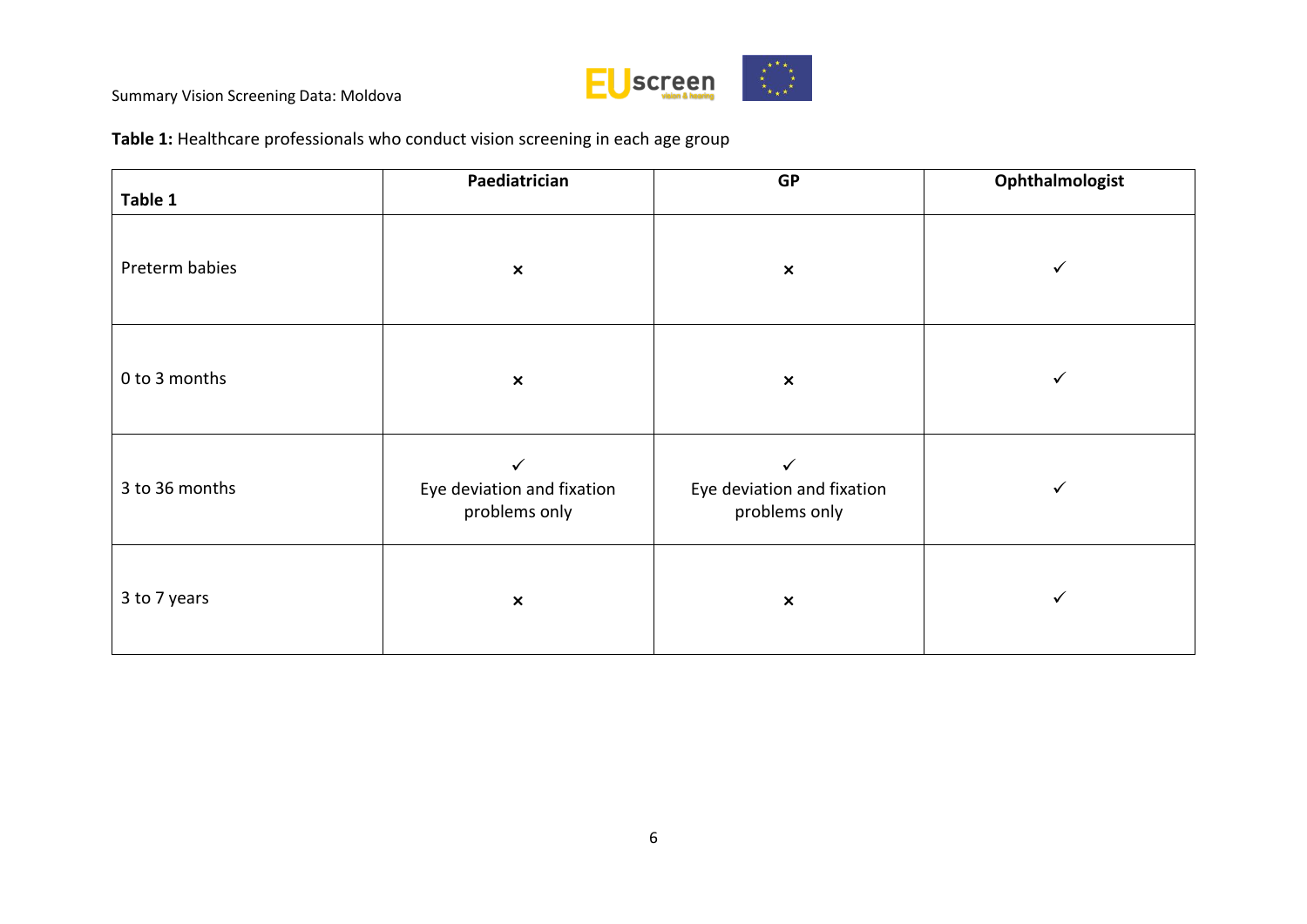

| Table 2              | E1           | <b>Fix</b>     | <b>RR</b>    | EM                        | Hir                       | <b>RE</b>      | <b>PM</b>                 | <b>PR</b>    | <b>CT</b>                 | <b>ACT</b>                | <b>VA</b>                 | CV                        | <b>AS</b>                 | Ret                       | <b>PCT</b>                | <b>BT</b>      | <b>WT</b>                 |
|----------------------|--------------|----------------|--------------|---------------------------|---------------------------|----------------|---------------------------|--------------|---------------------------|---------------------------|---------------------------|---------------------------|---------------------------|---------------------------|---------------------------|----------------|---------------------------|
| Preterm<br>babies    | $\checkmark$ | $\checkmark$   | $\checkmark$ | $\checkmark$              | $\pmb{\times}$            | $\checkmark$   | $\checkmark$              | $\checkmark$ | $\pmb{\times}$            | $\pmb{\times}$            | $\boldsymbol{\mathsf{x}}$ | $\boldsymbol{\mathsf{x}}$ | $\boldsymbol{\mathsf{x}}$ | $\boldsymbol{\mathsf{x}}$ | $\boldsymbol{\mathsf{x}}$ | $\pmb{\times}$ | $\boldsymbol{\mathsf{x}}$ |
| $0$ to $3$<br>months | $\checkmark$ | $\pmb{\times}$ | $\checkmark$ | $\boldsymbol{\mathsf{x}}$ | $\boldsymbol{\mathsf{x}}$ | $\pmb{\times}$ | $\boldsymbol{\mathsf{x}}$ | $\checkmark$ | $\boldsymbol{\mathsf{x}}$ | $\boldsymbol{\mathsf{x}}$ | $\boldsymbol{\mathsf{x}}$ | $\boldsymbol{\mathsf{x}}$ | $\boldsymbol{\mathsf{x}}$ | $\boldsymbol{\mathsf{x}}$ | $\boldsymbol{\mathsf{x}}$ | $\pmb{\times}$ | $\mathsf{x}$              |
| 3 to 36<br>months    | $\checkmark$ | $\checkmark$   | $\checkmark$ | $\checkmark$              | $\checkmark$              | $\checkmark$   | $\checkmark$              | $\checkmark$ | $\checkmark$              | $\checkmark$              | $\checkmark$              | $\checkmark$              | $\checkmark$              | $\checkmark$              | $\boldsymbol{\mathsf{x}}$ | $\pmb{\times}$ | $\mathsf{x}$              |
| 3 to 7<br>years      | $\checkmark$ | $\checkmark$   | $\checkmark$ | $\checkmark$              | $\checkmark$              | $\checkmark$   | $\checkmark$              | $\checkmark$ | $\checkmark$              | $\checkmark$              | $\checkmark$              | $\checkmark$              | $\checkmark$              | $\checkmark$              | $\checkmark$              | $\checkmark$   | $\checkmark$              |

**Table 2:** Vision screening tests used in vision screening for each age group.

**Key:** Highlighted tests are conducted only in tertiary or private clinics.

*EI: Eye Inspection; Fix: Fixation; RR: Red Reflex Testing; EM: Eye Motility; Hir: Hirschberg; RE: Retinal Examination; PM: Pursuit Movements; PR: Pupillary Reflexes; CT: Cover Test; ACT: Alternating Cover Test; VA: Visual Acuity Measurement; CV: Colour Vision; AS: Automated Screening; Ret: Retinoscopy; PCT: Prism Cover Test; BT: Bagolini Test; WT: Worth Test.*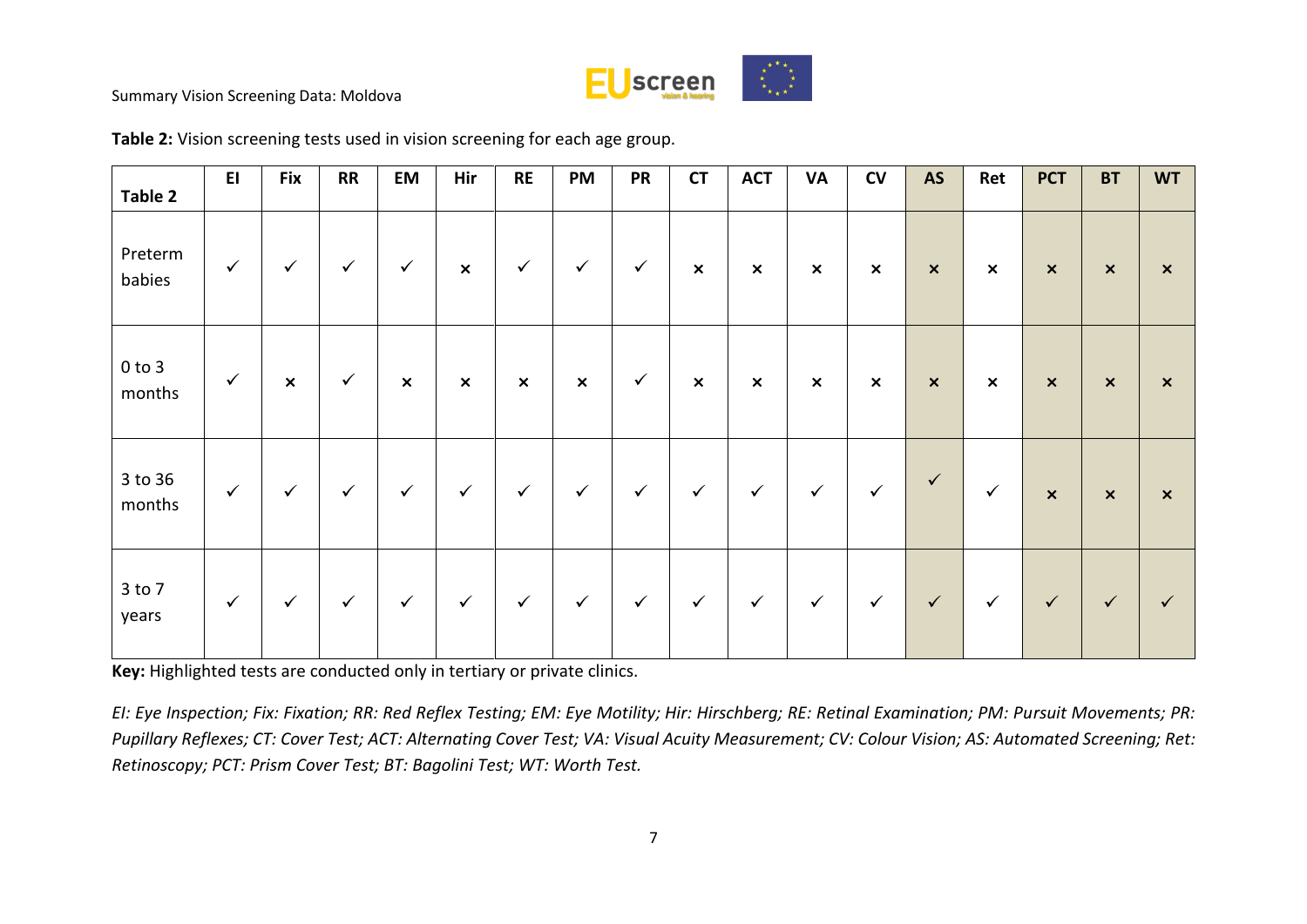

# **Table 3:** Location of vision screening for each age group

| Table 3        | <b>Centre for Mother and Child</b> | <b>Family Centre</b> | <b>Private Clinic</b>          |
|----------------|------------------------------------|----------------------|--------------------------------|
| Preterm babies | $\checkmark$                       | $\pmb{\times}$       | $\pmb{\times}$                 |
| 0 to 3 months  | $\pmb{\times}$                     | $\checkmark$         | $\pmb{\times}$                 |
| 3 to 36 months | $\pmb{\times}$                     | $\checkmark$         | $\checkmark$<br>Optional extra |
| 3 to 7 years   | $\pmb{\times}$                     | $\checkmark$         | ✓<br>Optional extra            |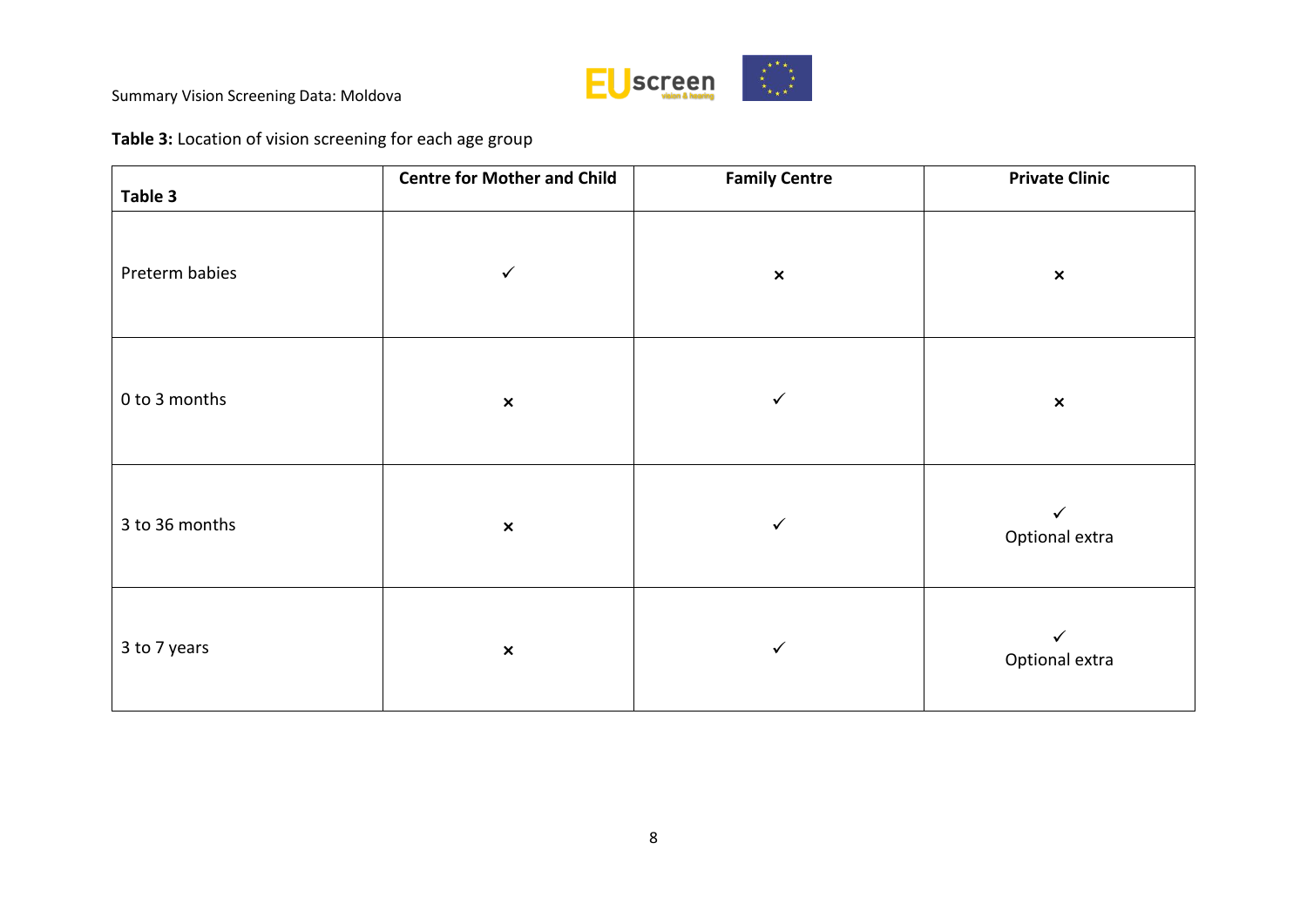

### <span id="page-14-0"></span>**6 Automated Screening**

Automated vision screening is achieved using handheld, portable devices designed to detect presence of refractive error from 6 months of age. It provides objective results and is used to detect amblyopic risk factors. This differs from other methods used to screen children for amblyopia which focus on detection of the actual condition and the resulting visual loss. It is not currently clear what automated screening is performed in tertiary clinics and private clinics in Moldova.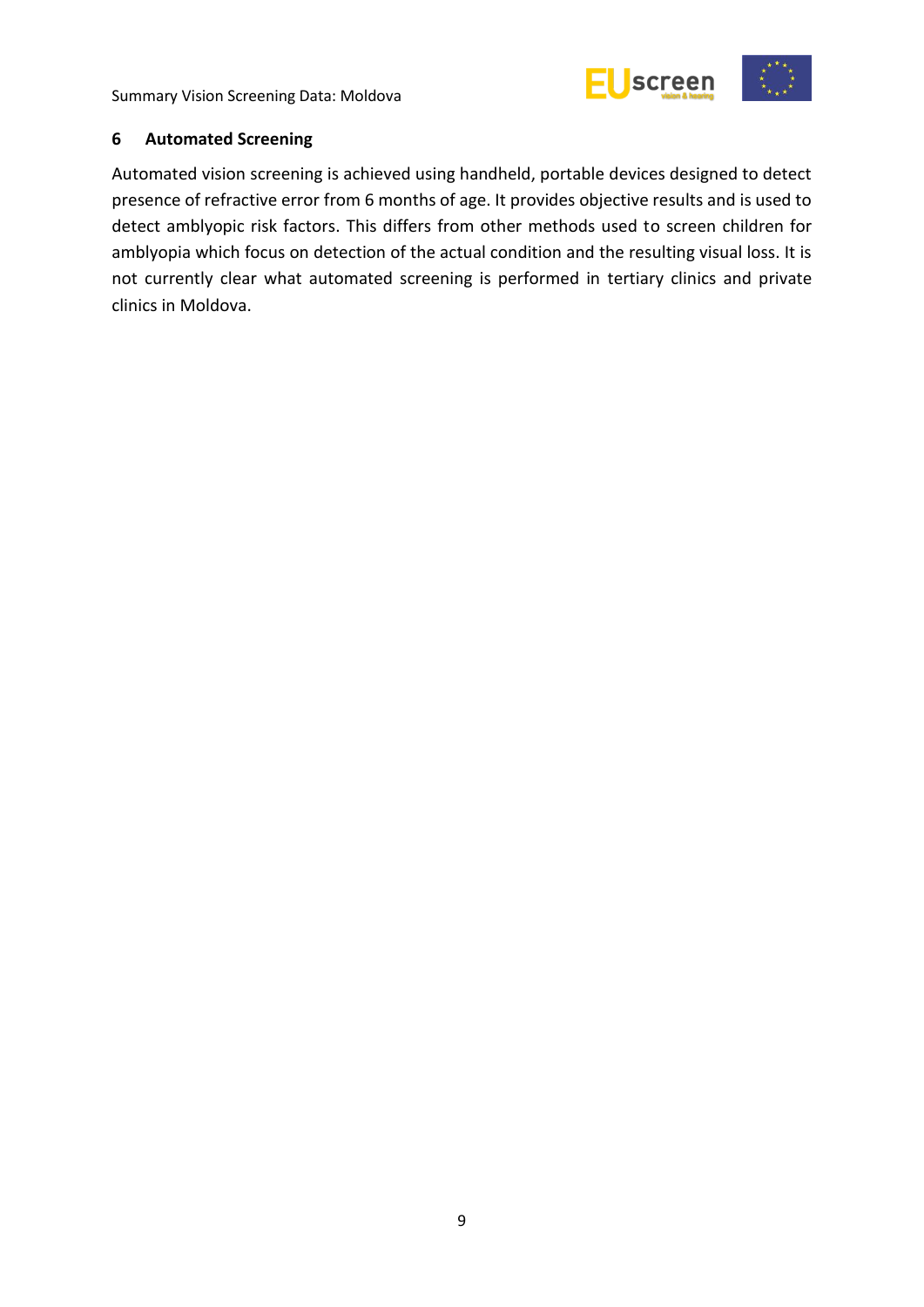

## <span id="page-15-0"></span>**7 Provision for Visually Impaired**

There are two schools for blind or severely visually impaired children; one in Chisinau and one in Balti. The costs per child for these schools is not known. There is special support for visually impaired children who attend regular mainstream primary school, this is provided from the Low Vision Centre in Chisinau.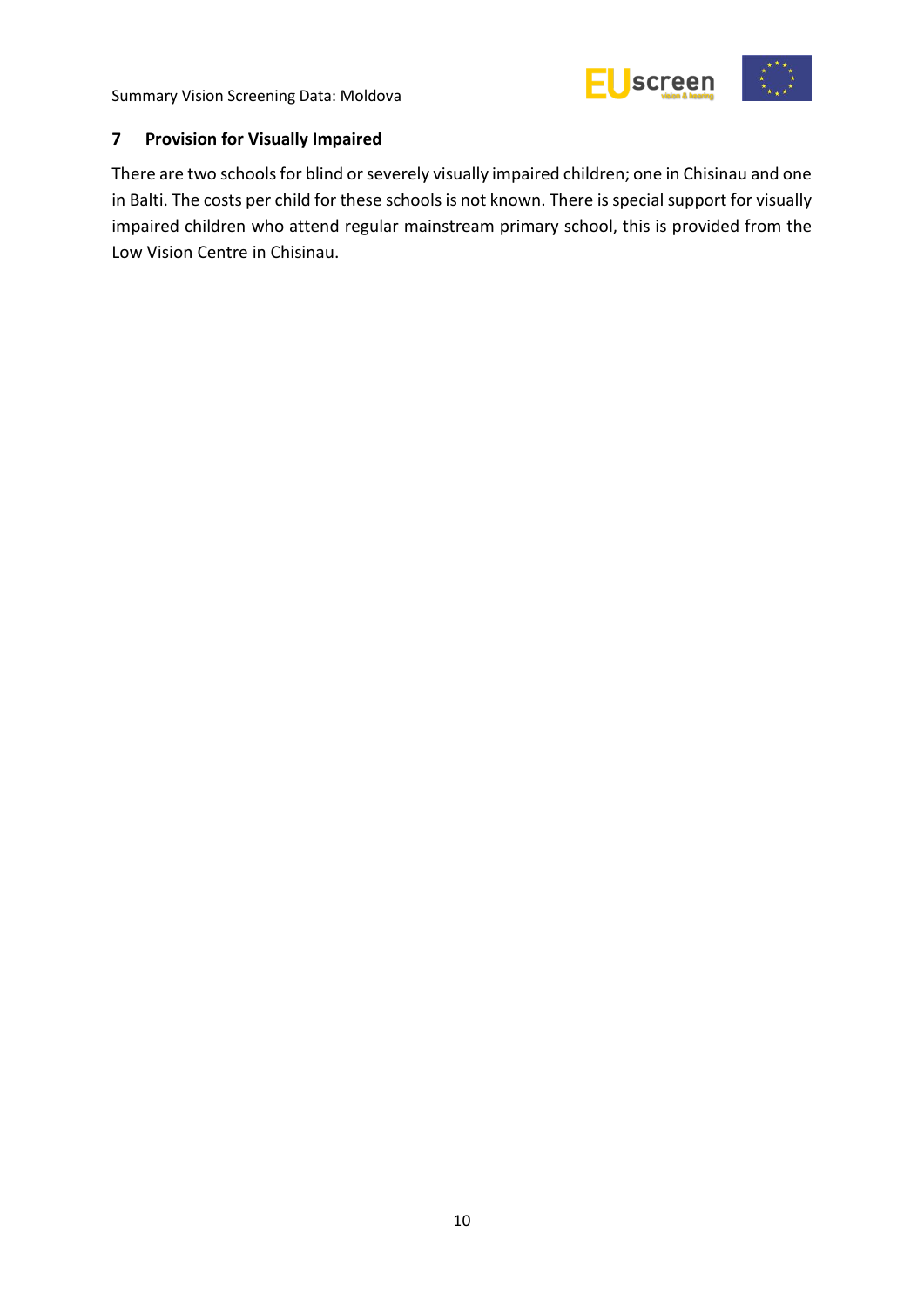

### <span id="page-16-0"></span>**8 Knowledge of existing screening programme**

### <span id="page-16-1"></span>*8.1 Prevalence/Diagnosis*

No data available.

### <span id="page-16-2"></span>*8.2 Coverage*

Infants are invited for vision screening by family centres with a phone call. Ophthalmologists work only in the municipal and regional (districts) family centres. Some districts do not have access to any ophthalmologists.

The general examinations are conducted by GPs. The children are invited by a nurse (usually by phone) according to the child general screening examination established by the Ministry of Health. It is estimated that there are up to- 5 cases of retinoblastoma, -14 cases of congenital cataract and 4 cases of congenital glaucoma diagnosed per year in Moldova. There is no further data available.

### <span id="page-16-3"></span>*8.3 Screening evaluation*

No data available.

### <span id="page-16-4"></span>*8.4 Treatment success*

Ophthalmologists are the only professionals that prescribe glasses for children under the age of 7 years. Other treatment options include patching and cataract surgery (if appropriate). Not all children are treated due to problems with capacity and payment. All children benefit from state medical insurance, however, in some cases, there is late referral to the ophthalmologist or in prescribed treatment (glasses, etc.). This is stated as being due to the financial problems involved that affect the parent's ability to pay for transport fees or to buy the glasses. Glasses are not covered by the insurance.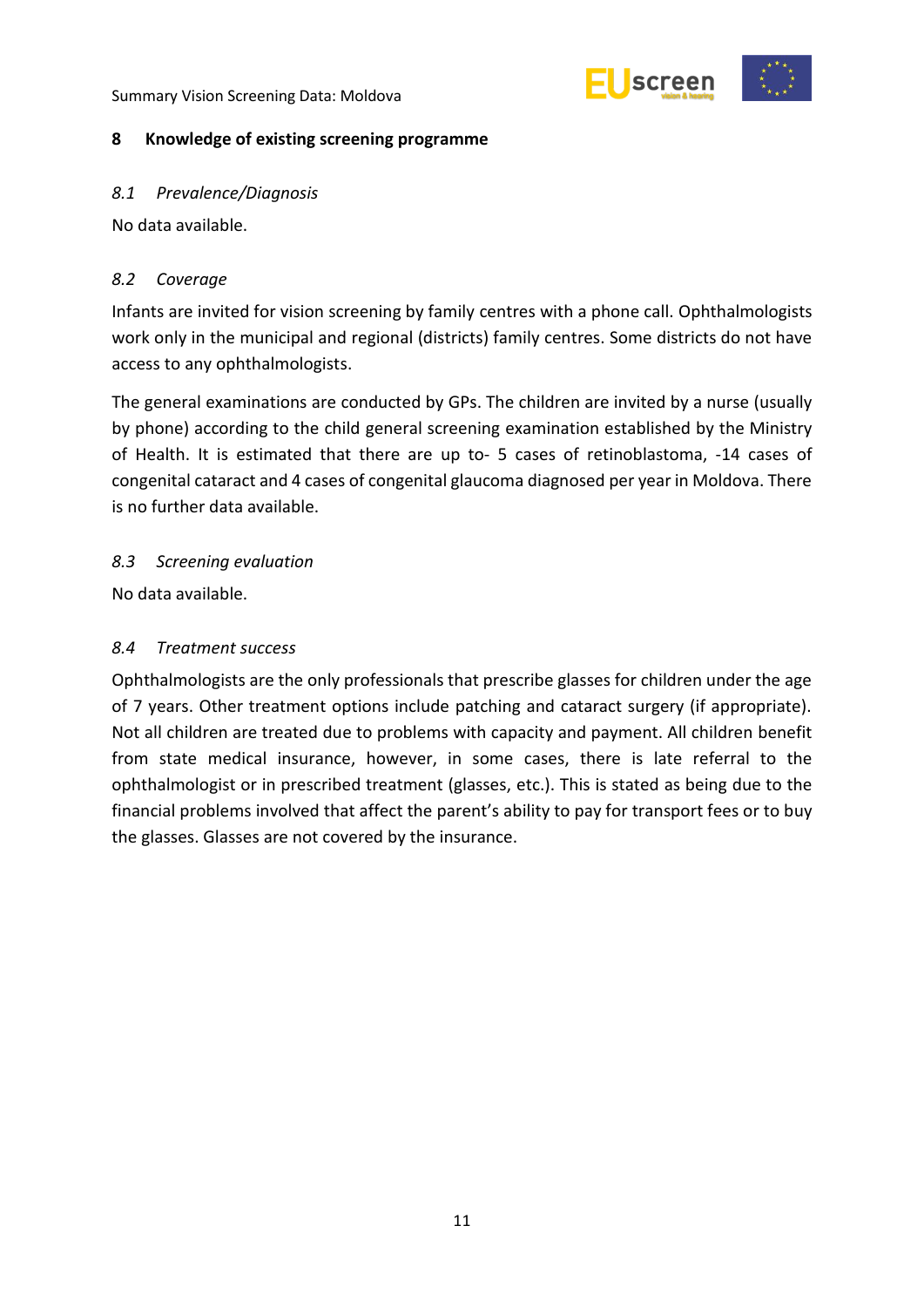

### <span id="page-17-0"></span>**9 Costs of vision screening in children**

### <span id="page-17-1"></span>*9.1 Cost of vision screening*

The salary of an ophthalmologist is approximately 160-200 Euros per month. There is no further data available.

# <span id="page-17-2"></span>*9.2 Cost of treatment for amblyopia*

No data available.

# <span id="page-17-3"></span>*9.3 Cost of Treatment for strabismus*

No data available.

# <span id="page-17-4"></span>*9.4 Cost of treatment for cataract*

No data available.

Vision screening is funded by the state and is therefore free of charge for parents, however they can opt to take their children to a private clinic. There is no financial reward for attending vision screening and no penalty for non-attendance.